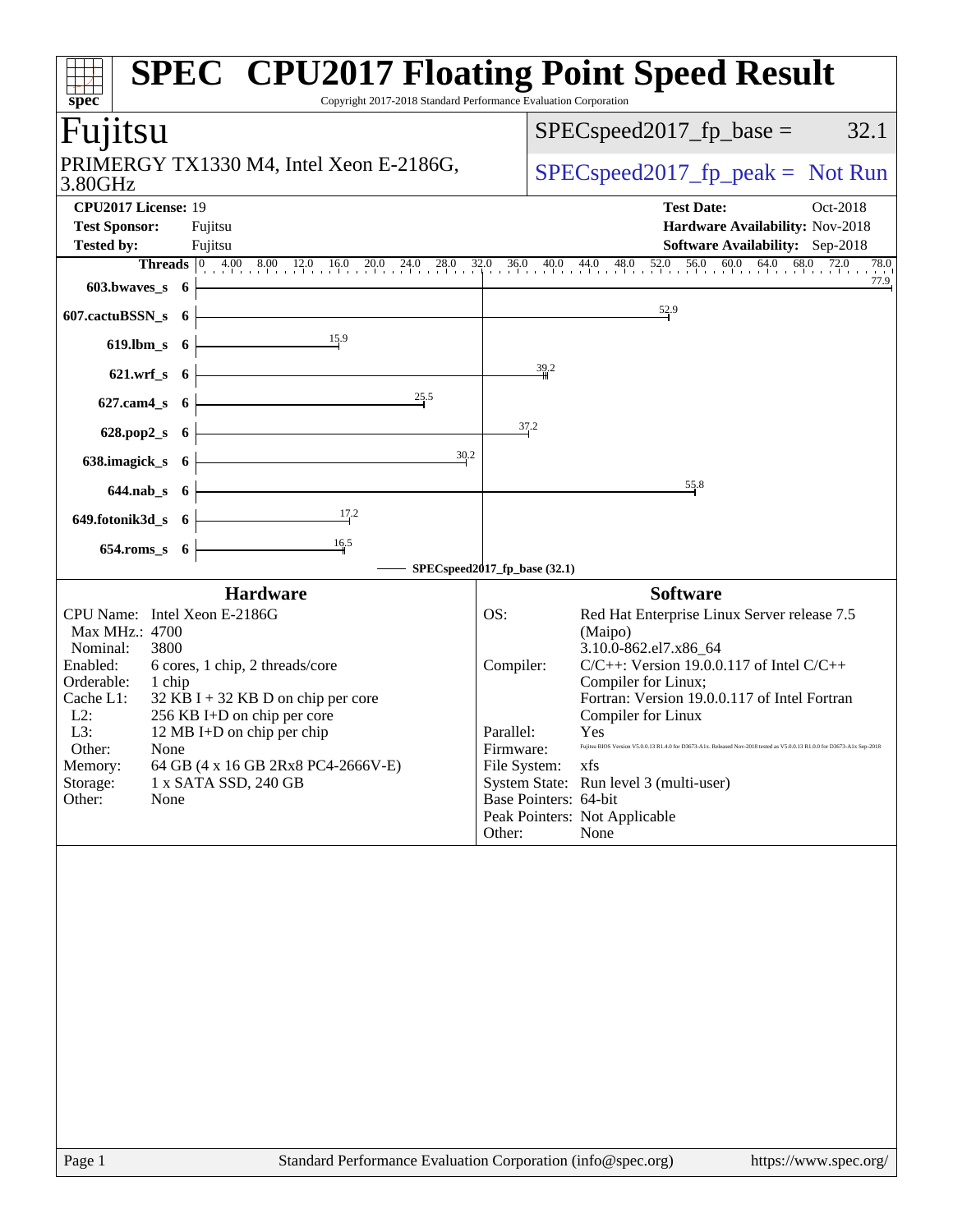Copyright 2017-2018 Standard Performance Evaluation Corporation

## Fujitsu

**[spec](http://www.spec.org/)**

### 3.80GHz PRIMERGY TX1330 M4, Intel Xeon E-2186G,  $\vert$  [SPECspeed2017\\_fp\\_peak =](http://www.spec.org/auto/cpu2017/Docs/result-fields.html#SPECspeed2017fppeak) Not Run

 $SPEC speed2017_fp\_base = 32.1$ 

**[CPU2017 License:](http://www.spec.org/auto/cpu2017/Docs/result-fields.html#CPU2017License)** 19 **[Test Date:](http://www.spec.org/auto/cpu2017/Docs/result-fields.html#TestDate)** Oct-2018 **[Test Sponsor:](http://www.spec.org/auto/cpu2017/Docs/result-fields.html#TestSponsor)** Fujitsu **[Hardware Availability:](http://www.spec.org/auto/cpu2017/Docs/result-fields.html#HardwareAvailability)** Nov-2018 **[Tested by:](http://www.spec.org/auto/cpu2017/Docs/result-fields.html#Testedby)** Fujitsu **[Software Availability:](http://www.spec.org/auto/cpu2017/Docs/result-fields.html#SoftwareAvailability)** Sep-2018

## **[Results Table](http://www.spec.org/auto/cpu2017/Docs/result-fields.html#ResultsTable)**

|                            | <b>Base</b>    |                |       |                | <b>Peak</b> |                |       |                |                |              |                |              |                |              |
|----------------------------|----------------|----------------|-------|----------------|-------------|----------------|-------|----------------|----------------|--------------|----------------|--------------|----------------|--------------|
| <b>Benchmark</b>           | <b>Threads</b> | <b>Seconds</b> | Ratio | <b>Seconds</b> | Ratio       | <b>Seconds</b> | Ratio | <b>Threads</b> | <b>Seconds</b> | <b>Ratio</b> | <b>Seconds</b> | <b>Ratio</b> | <b>Seconds</b> | <b>Ratio</b> |
| 603.bwayes_s               | 6              | 758            | 77.8  | 758            | 77.9        | 758            | 77.9  |                |                |              |                |              |                |              |
| 607.cactuBSSN s            | 6              | 315            | 52.9  | 315            | 53.0        | 316            | 52.8  |                |                |              |                |              |                |              |
| $619$ .lbm s               | 6              | 328            | 15.9  | 328            | 15.9        | 328            | 15.9  |                |                |              |                |              |                |              |
| $621$ .wrf s               | 6              | 338            | 39.2  | 340            | 38.9        | 337            | 39.3  |                |                |              |                |              |                |              |
| $627$ .cam $4 \text{ s}$   | 6              | 347            | 25.5  | 348            | 25.4        | 346            | 25.6  |                |                |              |                |              |                |              |
| $628.pop2_s$               | 6              | 319            | 37.2  | 319            | 37.2        | 319            | 37.2  |                |                |              |                |              |                |              |
| 638.imagick_s              | 6              | 478            | 30.2  | 478            | 30.2        | 477            | 30.2  |                |                |              |                |              |                |              |
| $644$ .nab s               | 6              | 313            | 55.8  | 313            | 55.8        | 313            | 55.8  |                |                |              |                |              |                |              |
| 649.fotonik3d s            | 6              | 531            | 17.2  | 532            | 17.1        | 531            | 17.2  |                |                |              |                |              |                |              |
| $654$ .roms s              | 6              | 950            | 16.6  | 957            | 16.4        | 957            | 16.5  |                |                |              |                |              |                |              |
| $SPECspeed2017_fp\_base =$ |                |                | 32.1  |                |             |                |       |                |                |              |                |              |                |              |
| $SPECspeed2017$ fp peak =  |                | <b>Not Run</b> |       |                |             |                |       |                |                |              |                |              |                |              |

Results appear in the [order in which they were run.](http://www.spec.org/auto/cpu2017/Docs/result-fields.html#RunOrder) Bold underlined text [indicates a median measurement.](http://www.spec.org/auto/cpu2017/Docs/result-fields.html#Median)

### **[Submit Notes](http://www.spec.org/auto/cpu2017/Docs/result-fields.html#SubmitNotes)**

 The taskset mechanism was used to bind copies to processors. The config file option 'submit' was used to generate taskset commands to bind each copy to a specific processor. For details, please see the config file.

## **[Operating System Notes](http://www.spec.org/auto/cpu2017/Docs/result-fields.html#OperatingSystemNotes)**

Stack size set to unlimited using "ulimit -s unlimited"

## **[General Notes](http://www.spec.org/auto/cpu2017/Docs/result-fields.html#GeneralNotes)**

Environment variables set by runcpu before the start of the run: KMP AFFINITY = "granularity=fine, compact,  $1,0$ " OMP\_STACKSIZE = "192M" LD\_LIBRARY\_PATH = "/home/Benchmark/speccpu2017-ic19/icc19.0-lib/intel64"

 Binaries compiled on a system with 1x Intel Xeon E2186G CPU + 64GB RAM memory using Red Hat Enterprise Linux Server release 7.5 Transparent Huge Pages enabled by default Prior to runcpu invocation Filesystem page cache synced and cleared with: sync; echo 3 > /proc/sys/vm/drop\_caches

Yes: The test sponsor attests, as of date of publication, that CVE-2017-5754 (Meltdown) is mitigated in the system as tested and documented. Yes: The test sponsor attests, as of date of publication, that CVE-2017-5753 (Spectre variant 1) is mitigated in the system as tested and documented.

**(Continued on next page)**

| Page 2 | Standard Performance Evaluation Corporation (info@spec.org) | https://www.spec.org/ |
|--------|-------------------------------------------------------------|-----------------------|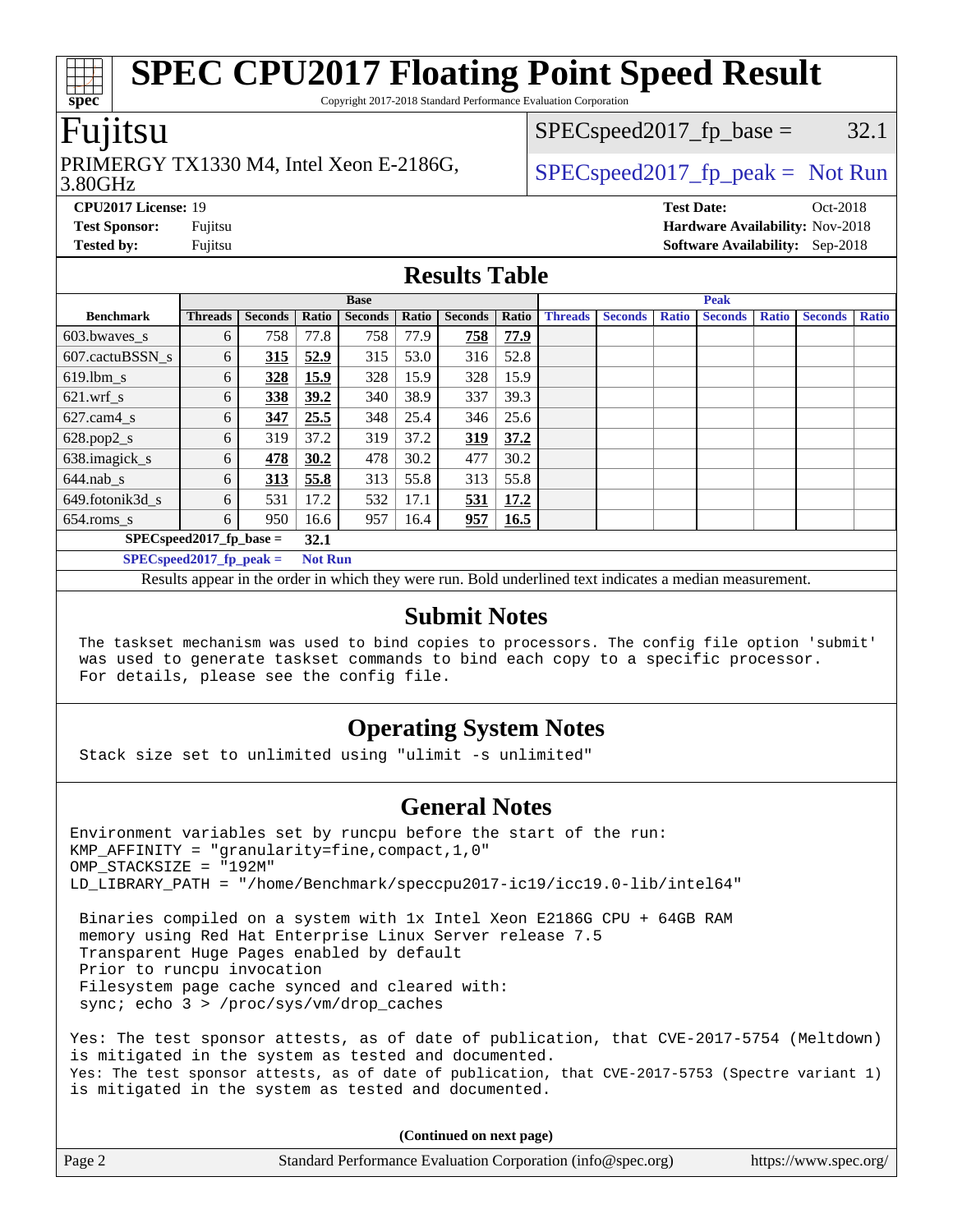Copyright 2017-2018 Standard Performance Evaluation Corporation

## Fujitsu

**[spec](http://www.spec.org/)**

3.80GHz PRIMERGY TX1330 M4, Intel Xeon E-2186G,  $\vert$  [SPECspeed2017\\_fp\\_peak =](http://www.spec.org/auto/cpu2017/Docs/result-fields.html#SPECspeed2017fppeak) Not Run

 $SPEC speed2017_fp\_base = 32.1$ 

**[Tested by:](http://www.spec.org/auto/cpu2017/Docs/result-fields.html#Testedby)** Fujitsu **[Software Availability:](http://www.spec.org/auto/cpu2017/Docs/result-fields.html#SoftwareAvailability)** Sep-2018

**[CPU2017 License:](http://www.spec.org/auto/cpu2017/Docs/result-fields.html#CPU2017License)** 19 **[Test Date:](http://www.spec.org/auto/cpu2017/Docs/result-fields.html#TestDate)** Oct-2018 **[Test Sponsor:](http://www.spec.org/auto/cpu2017/Docs/result-fields.html#TestSponsor)** Fujitsu **[Hardware Availability:](http://www.spec.org/auto/cpu2017/Docs/result-fields.html#HardwareAvailability)** Nov-2018

## **[General Notes \(Continued\)](http://www.spec.org/auto/cpu2017/Docs/result-fields.html#GeneralNotes)**

Yes: The test sponsor attests, as of date of publication, that CVE-2017-5715 (Spectre variant 2) is mitigated in the system as tested and documented.

## **[Platform Notes](http://www.spec.org/auto/cpu2017/Docs/result-fields.html#PlatformNotes)**

Page 3 Standard Performance Evaluation Corporation [\(info@spec.org\)](mailto:info@spec.org) <https://www.spec.org/> BIOS configuration: Energy Efficient Turbo = Disabled Sysinfo program /home/Benchmark/speccpu2017-ic19/bin/sysinfo Rev: r5797 of 2017-06-14 96c45e4568ad54c135fd618bcc091c0f running on localhost.localdomain Sun Oct 28 08:43:15 2018 SUT (System Under Test) info as seen by some common utilities. For more information on this section, see <https://www.spec.org/cpu2017/Docs/config.html#sysinfo> From /proc/cpuinfo model name : Intel(R) Xeon(R) E-2186G CPU @ 3.80GHz 1 "physical id"s (chips) 12 "processors" cores, siblings (Caution: counting these is hw and system dependent. The following excerpts from /proc/cpuinfo might not be reliable. Use with caution.) cpu cores : 6 siblings : 12 physical 0: cores 0 1 2 3 4 5 From lscpu: Architecture: x86\_64 CPU op-mode(s): 32-bit, 64-bit Byte Order: Little Endian  $CPU(s):$  12 On-line CPU(s) list: 0-11 Thread(s) per core: 2 Core(s) per socket: 6  $Sockets(s):$  1 NUMA node(s): 1 Vendor ID: GenuineIntel CPU family: 6 Model: 158 Model name:  $Intel(R)$  Xeon(R) E-2186G CPU @ 3.80GHz Stepping: 10 CPU MHz: 4566.540 CPU max MHz: 4700.0000 CPU min MHz: 800.0000 BogoMIPS: 7584.00 Virtualization: VT-x L1d cache: 32K **(Continued on next page)**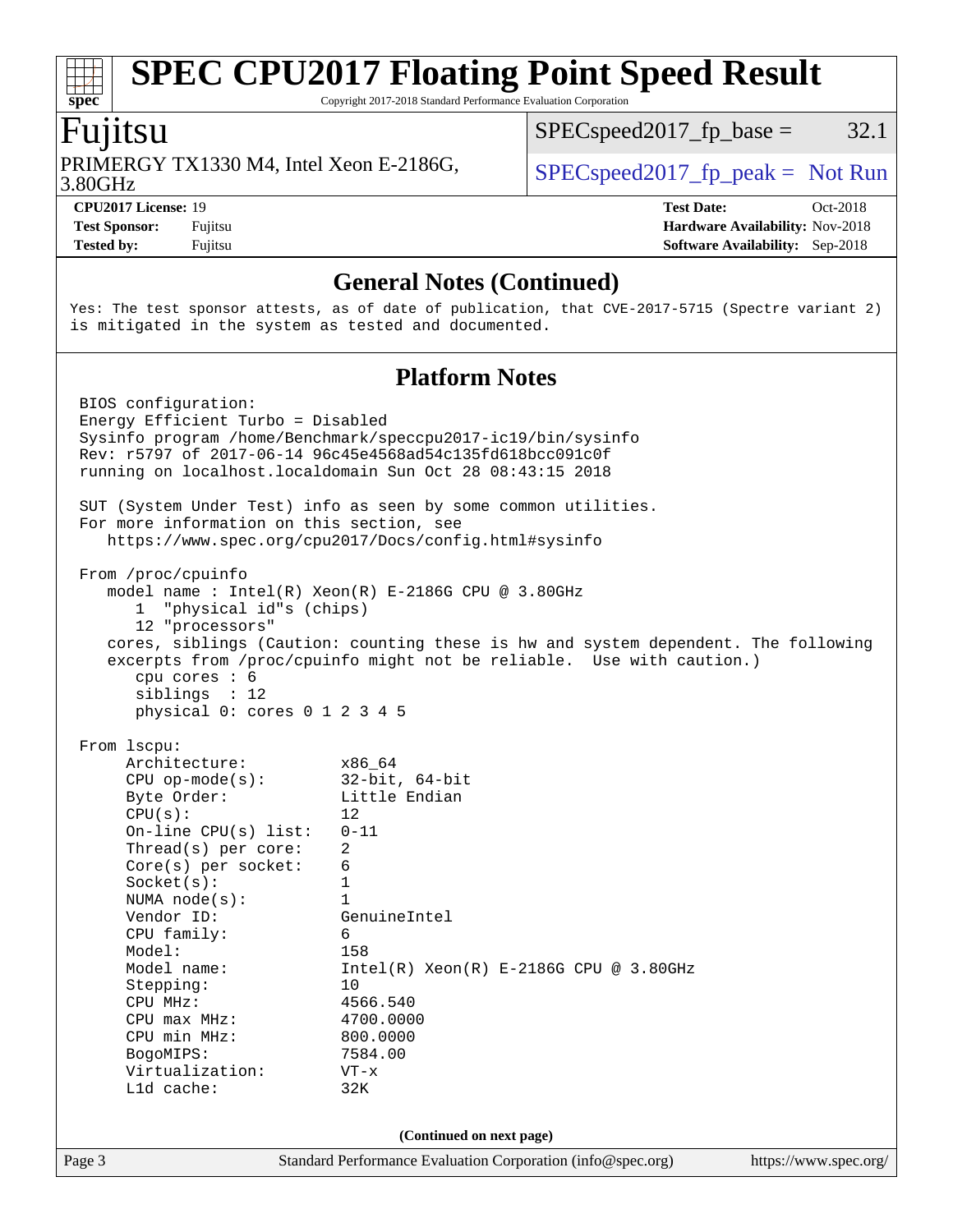Copyright 2017-2018 Standard Performance Evaluation Corporation

## Fujitsu

**[spec](http://www.spec.org/)**

3.80GHz PRIMERGY TX1330 M4, Intel Xeon E-2186G,  $\vert$  [SPECspeed2017\\_fp\\_peak =](http://www.spec.org/auto/cpu2017/Docs/result-fields.html#SPECspeed2017fppeak) Not Run

 $SPEC speed2017_fp\_base = 32.1$ 

**[CPU2017 License:](http://www.spec.org/auto/cpu2017/Docs/result-fields.html#CPU2017License)** 19 **[Test Date:](http://www.spec.org/auto/cpu2017/Docs/result-fields.html#TestDate)** Oct-2018 **[Test Sponsor:](http://www.spec.org/auto/cpu2017/Docs/result-fields.html#TestSponsor)** Fujitsu **[Hardware Availability:](http://www.spec.org/auto/cpu2017/Docs/result-fields.html#HardwareAvailability)** Nov-2018 **[Tested by:](http://www.spec.org/auto/cpu2017/Docs/result-fields.html#Testedby)** Fujitsu **[Software Availability:](http://www.spec.org/auto/cpu2017/Docs/result-fields.html#SoftwareAvailability)** Sep-2018

### **[Platform Notes \(Continued\)](http://www.spec.org/auto/cpu2017/Docs/result-fields.html#PlatformNotes)**

L1i cache: 32K L2 cache: 256K L3 cache: 12288K NUMA node0 CPU(s): 0-11 Flags: fpu vme de pse tsc msr pae mce cx8 apic sep mtrr pge mca cmov pat pse36 clflush dts acpi mmx fxsr sse sse2 ss ht tm pbe syscall nx pdpe1gb rdtscp lm constant\_tsc art arch\_perfmon pebs bts rep\_good nopl xtopology nonstop\_tsc aperfmperf eagerfpu pni pclmulqdq dtes64 monitor ds\_cpl vmx smx est tm2 ssse3 sdbg fma cx16 xtpr pdcm pcid sse4\_1 sse4\_2 x2apic movbe popcnt tsc\_deadline\_timer aes xsave avx f16c rdrand lahf\_lm abm 3dnowprefetch epb intel\_pt tpr\_shadow vnmi flexpriority ept vpid fsgsbase tsc\_adjust bmi1 hle avx2 smep bmi2 erms invpcid rtm mpx rdseed adx smap clflushopt xsaveopt xsavec xgetbv1 ibpb ibrs stibp dtherm ida arat pln pts hwp hwp\_notify hwp\_act\_window hwp\_epp spec\_ctrl intel\_stibp /proc/cpuinfo cache data cache size : 12288 KB From numactl --hardware WARNING: a numactl 'node' might or might not correspond to a physical chip. available: 1 nodes (0) node 0 cpus: 0 1 2 3 4 5 6 7 8 9 10 11 node 0 size: 65277 MB node 0 free: 63171 MB node distances: node 0 0: 10 From /proc/meminfo MemTotal: 65543960 kB HugePages\_Total: 0 Hugepagesize: 2048 kB From /etc/\*release\* /etc/\*version\* os-release: NAME="Red Hat Enterprise Linux Server" VERSION="7.5 (Maipo)" ID="rhel" ID\_LIKE="fedora" VARIANT="Server" VARIANT\_ID="server" VERSION\_ID="7.5" PRETTY\_NAME="Red Hat Enterprise Linux Server 7.5 (Maipo)" redhat-release: Red Hat Enterprise Linux Server release 7.5 (Maipo) system-release: Red Hat Enterprise Linux Server release 7.5 (Maipo) system-release-cpe: cpe:/o:redhat:enterprise\_linux:7.5:ga:server uname -a: **(Continued on next page)**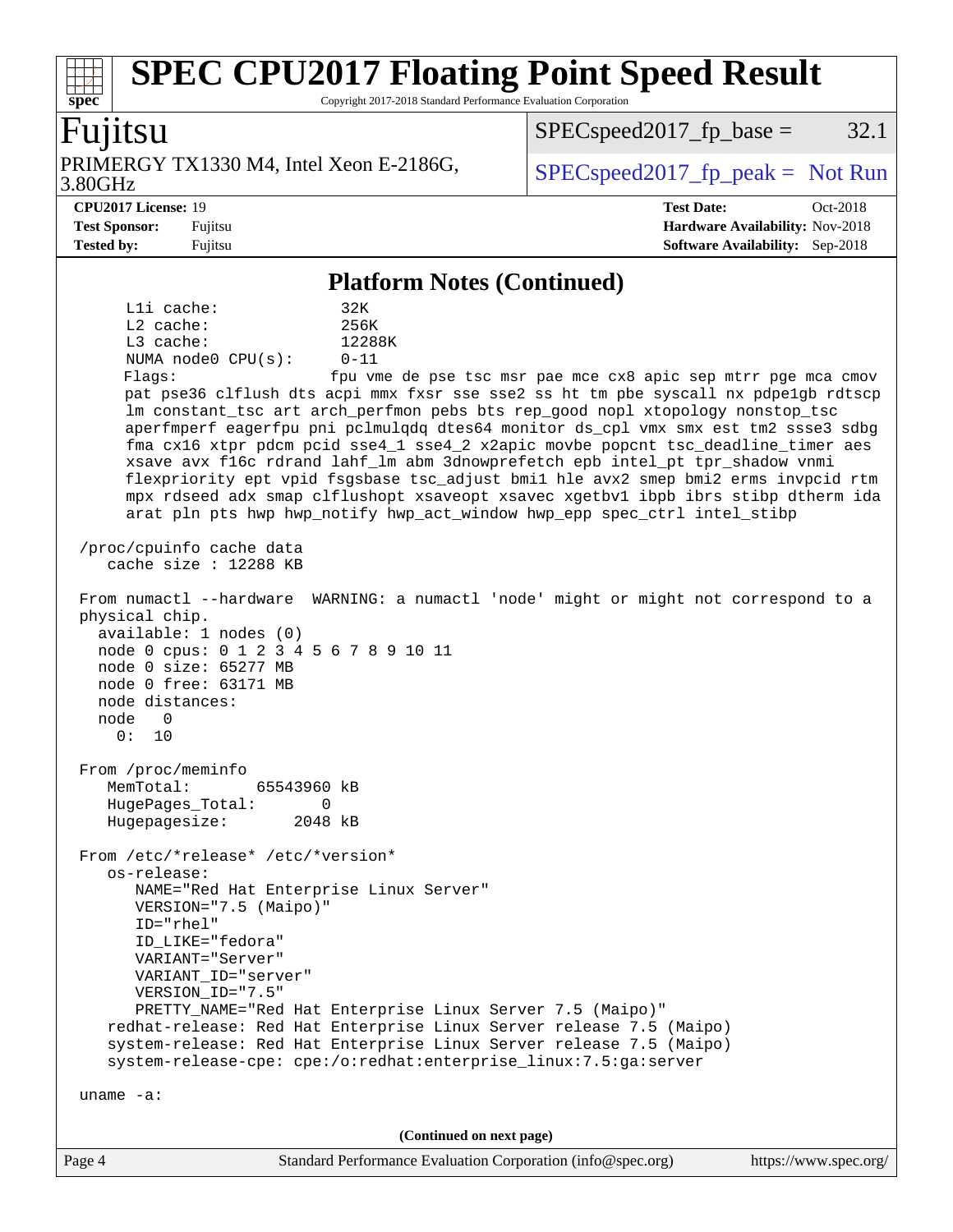Copyright 2017-2018 Standard Performance Evaluation Corporation

## Fujitsu

3.80GHz PRIMERGY TX1330 M4, Intel Xeon E-2186G,  $\vert$  [SPECspeed2017\\_fp\\_peak =](http://www.spec.org/auto/cpu2017/Docs/result-fields.html#SPECspeed2017fppeak) Not Run

 $SPEC speed2017_fp\_base = 32.1$ 

**[spec](http://www.spec.org/)**

**[Tested by:](http://www.spec.org/auto/cpu2017/Docs/result-fields.html#Testedby)** Fujitsu **[Software Availability:](http://www.spec.org/auto/cpu2017/Docs/result-fields.html#SoftwareAvailability)** Sep-2018

**[CPU2017 License:](http://www.spec.org/auto/cpu2017/Docs/result-fields.html#CPU2017License)** 19 **[Test Date:](http://www.spec.org/auto/cpu2017/Docs/result-fields.html#TestDate)** Oct-2018 **[Test Sponsor:](http://www.spec.org/auto/cpu2017/Docs/result-fields.html#TestSponsor)** Fujitsu **[Hardware Availability:](http://www.spec.org/auto/cpu2017/Docs/result-fields.html#HardwareAvailability)** Nov-2018

## **[Platform Notes \(Continued\)](http://www.spec.org/auto/cpu2017/Docs/result-fields.html#PlatformNotes)**

 Linux localhost.localdomain 3.10.0-862.el7.x86\_64 #1 SMP Wed Mar 21 18:14:51 EDT 2018 x86\_64 x86\_64 x86\_64 GNU/Linux

run-level 3 Oct 28 08:41

 SPEC is set to: /home/Benchmark/speccpu2017-ic19 Filesystem Type Size Used Avail Use% Mounted on /dev/mapper/rhel-home xfs 150G 33G 118G 22% /home

 Additional information from dmidecode follows. WARNING: Use caution when you interpret this section. The 'dmidecode' program reads system data which is "intended to allow hardware to be accurately determined", but the intent may not be met, as there are frequent changes to hardware, firmware, and the "DMTF SMBIOS" standard.

 BIOS FUJITSU // American Megatrends Inc. V5.0.0.13 R1.0.0 for D3673-A1x 09/14/2018 Memory:

4x SK Hynix HMA82GU7CJR8N-VK 16 GB 2 rank 2667

(End of data from sysinfo program)

### **[Compiler Version Notes](http://www.spec.org/auto/cpu2017/Docs/result-fields.html#CompilerVersionNotes)**

| 619.1bm_s(base) 638.imagick_s(base) 644.nab_s(base)<br>CC.                                                                                                              |
|-------------------------------------------------------------------------------------------------------------------------------------------------------------------------|
| icc (ICC) 19.0.0.117 20180804<br>Copyright (C) 1985-2018 Intel Corporation. All rights reserved.                                                                        |
| FC 607.cactuBSSN_s(base)                                                                                                                                                |
| icpc (ICC) 19.0.0.117 20180804<br>Copyright (C) 1985-2018 Intel Corporation. All rights reserved.<br>icc (ICC) 19.0.0.117 20180804                                      |
| Copyright (C) 1985-2018 Intel Corporation. All rights reserved.<br>ifort (IFORT) 19.0.0.117 20180804<br>Copyright (C) 1985-2018 Intel Corporation. All rights reserved. |
|                                                                                                                                                                         |
| 603.bwaves $s(base)$ 649.fotonik3d $s(base)$ 654.roms $s(base)$<br>FC                                                                                                   |
| ifort (IFORT) 19.0.0.117 20180804<br>Copyright (C) 1985-2018 Intel Corporation. All rights reserved.                                                                    |
| (Continued on next page)                                                                                                                                                |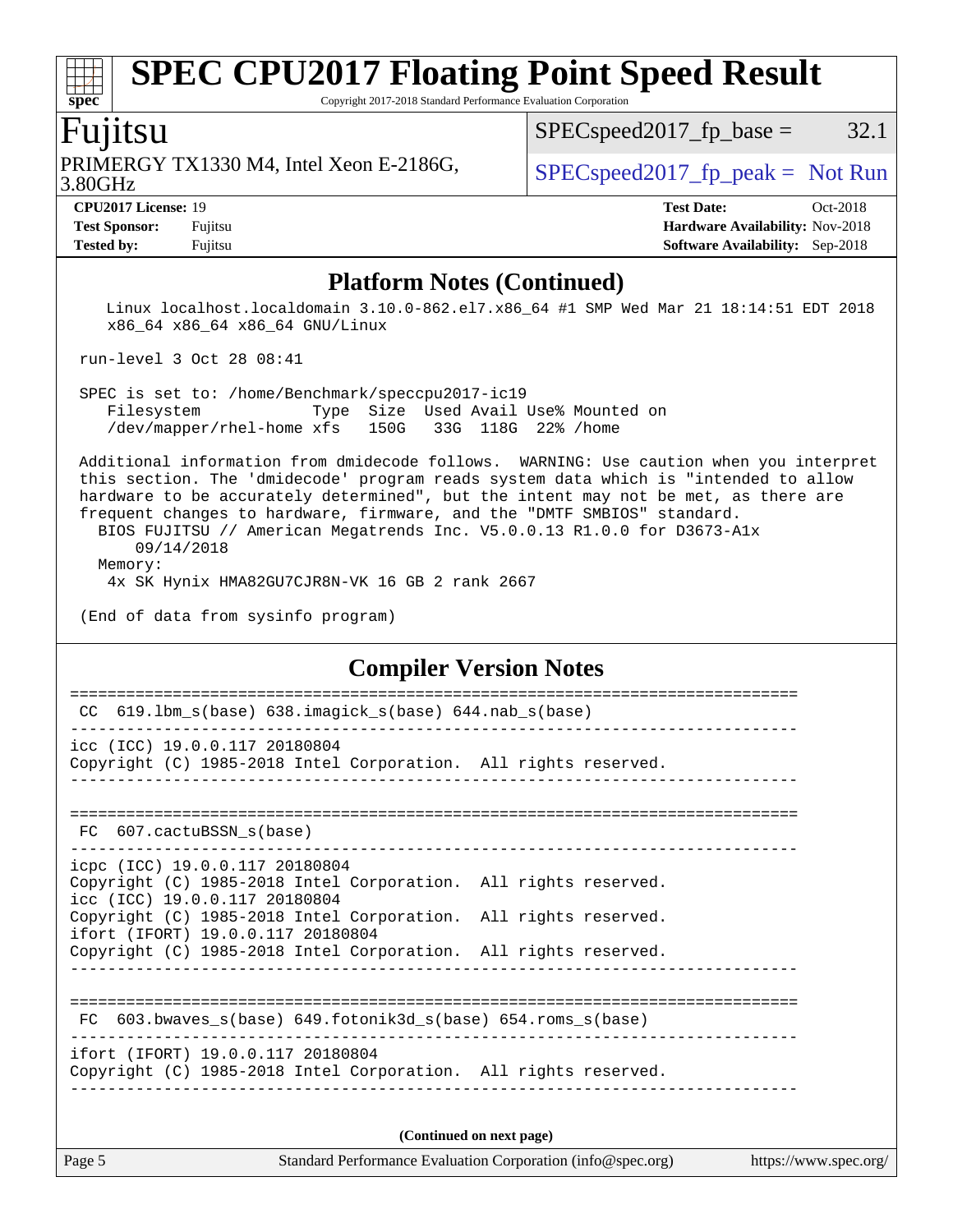Copyright 2017-2018 Standard Performance Evaluation Corporation

# Fujitsu

**[spec](http://www.spec.org/)**

3.80GHz PRIMERGY TX1330 M4, Intel Xeon E-2186G,  $\vert$  [SPECspeed2017\\_fp\\_peak =](http://www.spec.org/auto/cpu2017/Docs/result-fields.html#SPECspeed2017fppeak) Not Run

 $SPEC speed2017_f p\_base = 32.1$ 

**[CPU2017 License:](http://www.spec.org/auto/cpu2017/Docs/result-fields.html#CPU2017License)** 19 **[Test Date:](http://www.spec.org/auto/cpu2017/Docs/result-fields.html#TestDate)** Oct-2018 **[Test Sponsor:](http://www.spec.org/auto/cpu2017/Docs/result-fields.html#TestSponsor)** Fujitsu **[Hardware Availability:](http://www.spec.org/auto/cpu2017/Docs/result-fields.html#HardwareAvailability)** Nov-2018 **[Tested by:](http://www.spec.org/auto/cpu2017/Docs/result-fields.html#Testedby)** Fujitsu **[Software Availability:](http://www.spec.org/auto/cpu2017/Docs/result-fields.html#SoftwareAvailability)** Sep-2018

## **[Compiler Version Notes \(Continued\)](http://www.spec.org/auto/cpu2017/Docs/result-fields.html#CompilerVersionNotes)**

==============================================================================

 CC 621.wrf\_s(base) 627.cam4\_s(base) 628.pop2\_s(base) ------------------------------------------------------------------------------

ifort (IFORT) 19.0.0.117 20180804

Copyright (C) 1985-2018 Intel Corporation. All rights reserved. icc (ICC) 19.0.0.117 20180804

Copyright (C) 1985-2018 Intel Corporation. All rights reserved.

------------------------------------------------------------------------------

# **[Base Compiler Invocation](http://www.spec.org/auto/cpu2017/Docs/result-fields.html#BaseCompilerInvocation)**

[C benchmarks](http://www.spec.org/auto/cpu2017/Docs/result-fields.html#Cbenchmarks):  $icc - m64 - std = c11$ 

[Fortran benchmarks](http://www.spec.org/auto/cpu2017/Docs/result-fields.html#Fortranbenchmarks): [ifort -m64](http://www.spec.org/cpu2017/results/res2018q4/cpu2017-20181029-09353.flags.html#user_FCbase_intel_ifort_64bit_24f2bb282fbaeffd6157abe4f878425411749daecae9a33200eee2bee2fe76f3b89351d69a8130dd5949958ce389cf37ff59a95e7a40d588e8d3a57e0c3fd751)

[Benchmarks using both Fortran and C](http://www.spec.org/auto/cpu2017/Docs/result-fields.html#BenchmarksusingbothFortranandC): [ifort -m64](http://www.spec.org/cpu2017/results/res2018q4/cpu2017-20181029-09353.flags.html#user_CC_FCbase_intel_ifort_64bit_24f2bb282fbaeffd6157abe4f878425411749daecae9a33200eee2bee2fe76f3b89351d69a8130dd5949958ce389cf37ff59a95e7a40d588e8d3a57e0c3fd751) [icc -m64 -std=c11](http://www.spec.org/cpu2017/results/res2018q4/cpu2017-20181029-09353.flags.html#user_CC_FCbase_intel_icc_64bit_c11_33ee0cdaae7deeeab2a9725423ba97205ce30f63b9926c2519791662299b76a0318f32ddfffdc46587804de3178b4f9328c46fa7c2b0cd779d7a61945c91cd35)

[Benchmarks using Fortran, C, and C++:](http://www.spec.org/auto/cpu2017/Docs/result-fields.html#BenchmarksusingFortranCandCXX) [icpc -m64](http://www.spec.org/cpu2017/results/res2018q4/cpu2017-20181029-09353.flags.html#user_CC_CXX_FCbase_intel_icpc_64bit_4ecb2543ae3f1412ef961e0650ca070fec7b7afdcd6ed48761b84423119d1bf6bdf5cad15b44d48e7256388bc77273b966e5eb805aefd121eb22e9299b2ec9d9) [icc -m64 -std=c11](http://www.spec.org/cpu2017/results/res2018q4/cpu2017-20181029-09353.flags.html#user_CC_CXX_FCbase_intel_icc_64bit_c11_33ee0cdaae7deeeab2a9725423ba97205ce30f63b9926c2519791662299b76a0318f32ddfffdc46587804de3178b4f9328c46fa7c2b0cd779d7a61945c91cd35) [ifort -m64](http://www.spec.org/cpu2017/results/res2018q4/cpu2017-20181029-09353.flags.html#user_CC_CXX_FCbase_intel_ifort_64bit_24f2bb282fbaeffd6157abe4f878425411749daecae9a33200eee2bee2fe76f3b89351d69a8130dd5949958ce389cf37ff59a95e7a40d588e8d3a57e0c3fd751)

# **[Base Portability Flags](http://www.spec.org/auto/cpu2017/Docs/result-fields.html#BasePortabilityFlags)**

 603.bwaves\_s: [-DSPEC\\_LP64](http://www.spec.org/cpu2017/results/res2018q4/cpu2017-20181029-09353.flags.html#suite_basePORTABILITY603_bwaves_s_DSPEC_LP64) 607.cactuBSSN\_s: [-DSPEC\\_LP64](http://www.spec.org/cpu2017/results/res2018q4/cpu2017-20181029-09353.flags.html#suite_basePORTABILITY607_cactuBSSN_s_DSPEC_LP64) 619.lbm\_s: [-DSPEC\\_LP64](http://www.spec.org/cpu2017/results/res2018q4/cpu2017-20181029-09353.flags.html#suite_basePORTABILITY619_lbm_s_DSPEC_LP64) 621.wrf\_s: [-DSPEC\\_LP64](http://www.spec.org/cpu2017/results/res2018q4/cpu2017-20181029-09353.flags.html#suite_basePORTABILITY621_wrf_s_DSPEC_LP64) [-DSPEC\\_CASE\\_FLAG](http://www.spec.org/cpu2017/results/res2018q4/cpu2017-20181029-09353.flags.html#b621.wrf_s_baseCPORTABILITY_DSPEC_CASE_FLAG) [-convert big\\_endian](http://www.spec.org/cpu2017/results/res2018q4/cpu2017-20181029-09353.flags.html#user_baseFPORTABILITY621_wrf_s_convert_big_endian_c3194028bc08c63ac5d04de18c48ce6d347e4e562e8892b8bdbdc0214820426deb8554edfa529a3fb25a586e65a3d812c835984020483e7e73212c4d31a38223) 627.cam4\_s: [-DSPEC\\_LP64](http://www.spec.org/cpu2017/results/res2018q4/cpu2017-20181029-09353.flags.html#suite_basePORTABILITY627_cam4_s_DSPEC_LP64) [-DSPEC\\_CASE\\_FLAG](http://www.spec.org/cpu2017/results/res2018q4/cpu2017-20181029-09353.flags.html#b627.cam4_s_baseCPORTABILITY_DSPEC_CASE_FLAG) 628.pop2\_s: [-DSPEC\\_LP64](http://www.spec.org/cpu2017/results/res2018q4/cpu2017-20181029-09353.flags.html#suite_basePORTABILITY628_pop2_s_DSPEC_LP64) [-DSPEC\\_CASE\\_FLAG](http://www.spec.org/cpu2017/results/res2018q4/cpu2017-20181029-09353.flags.html#b628.pop2_s_baseCPORTABILITY_DSPEC_CASE_FLAG) [-convert big\\_endian](http://www.spec.org/cpu2017/results/res2018q4/cpu2017-20181029-09353.flags.html#user_baseFPORTABILITY628_pop2_s_convert_big_endian_c3194028bc08c63ac5d04de18c48ce6d347e4e562e8892b8bdbdc0214820426deb8554edfa529a3fb25a586e65a3d812c835984020483e7e73212c4d31a38223) [-assume byterecl](http://www.spec.org/cpu2017/results/res2018q4/cpu2017-20181029-09353.flags.html#user_baseFPORTABILITY628_pop2_s_assume_byterecl_7e47d18b9513cf18525430bbf0f2177aa9bf368bc7a059c09b2c06a34b53bd3447c950d3f8d6c70e3faf3a05c8557d66a5798b567902e8849adc142926523472) 638.imagick\_s: [-DSPEC\\_LP64](http://www.spec.org/cpu2017/results/res2018q4/cpu2017-20181029-09353.flags.html#suite_basePORTABILITY638_imagick_s_DSPEC_LP64) 644.nab\_s: [-DSPEC\\_LP64](http://www.spec.org/cpu2017/results/res2018q4/cpu2017-20181029-09353.flags.html#suite_basePORTABILITY644_nab_s_DSPEC_LP64) 649.fotonik3d\_s: [-DSPEC\\_LP64](http://www.spec.org/cpu2017/results/res2018q4/cpu2017-20181029-09353.flags.html#suite_basePORTABILITY649_fotonik3d_s_DSPEC_LP64) 654.roms\_s: [-DSPEC\\_LP64](http://www.spec.org/cpu2017/results/res2018q4/cpu2017-20181029-09353.flags.html#suite_basePORTABILITY654_roms_s_DSPEC_LP64)